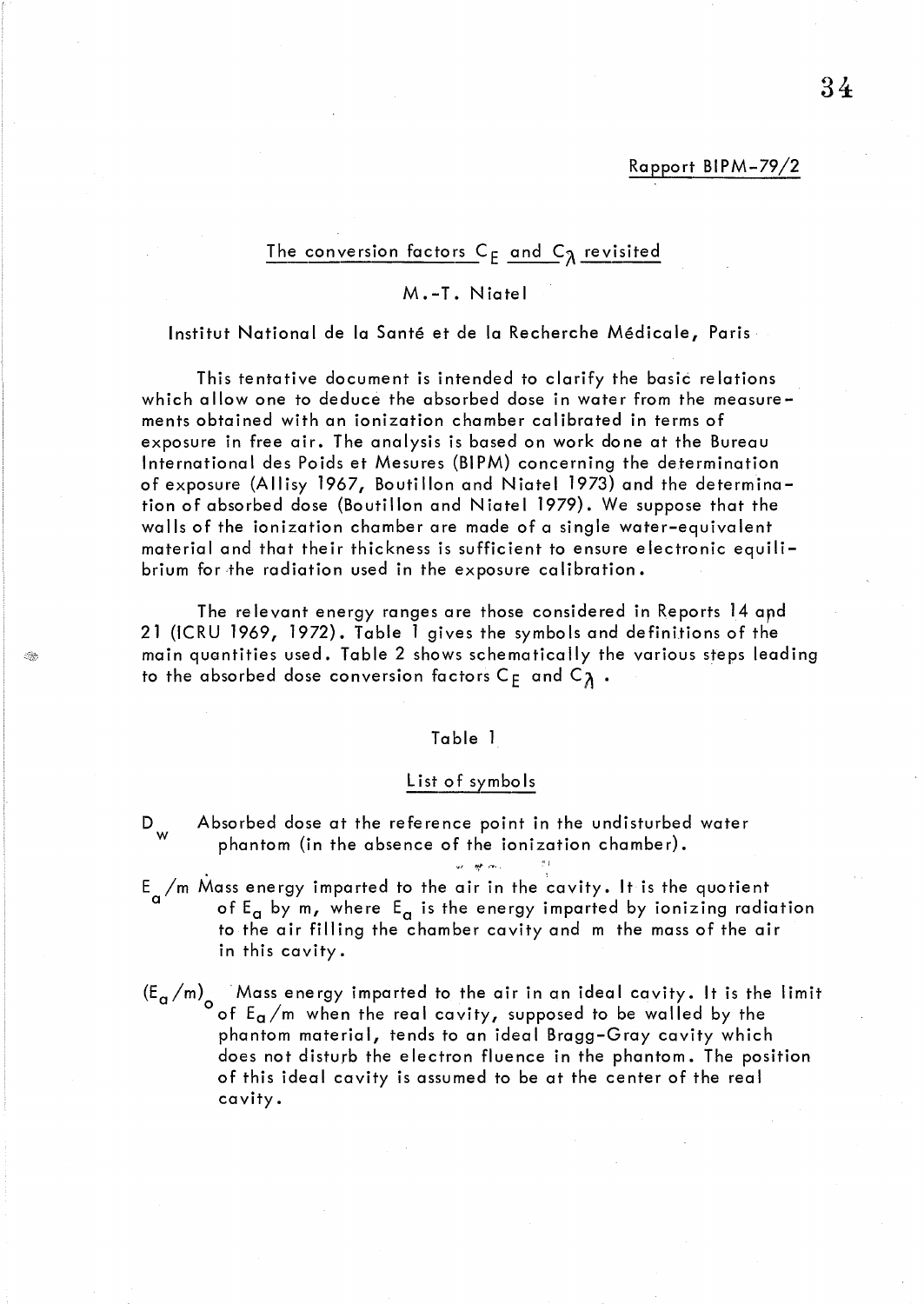- $\kappa_{_{\bf a}}$ Air kerma at the reference point in the undisturbed water phantom.
- K w Water kerma at the reference point in the undisturbed water phantom.
- M Exposure meter reading corrected for temperature, pressure, humidity, leakage and lack of saturation voltage.
- N Exposure calibration factor given by a standardizing laboratory for <sup>60</sup>Co gamma rays.

p<br>wa Perturbation correction which should be applied to the mass energy  $E_{\alpha}$ /m imparted to the air in the cavity to obtain the mass energy  $(E_{\alpha}/m)_{\alpha}$  imparted to the air in an ideal cavity. The subscript wa recalls that the perturbation is due to the insertion of an air cavity in a water phantom. The symbols  $(p_{wa})_{\hat{A}}$  and  $(p_{wa})_{\hat{F}}$  refer to photon and electron beams, respectively.

- $x_a^{\prime}$ Exposure in free air at the reference point, in the absence of the  $\sqrt[t]{\epsilon}$ ioni zation chamber.
- x w Exposure at the reference point in the undisturbed water phantom.
- Sensitivity of the exposure meter defined by the relation  $\alpha$  $\alpha = J_{\alpha}/M$ .

For  $J_{\omega}$ , M and N the following subscripts are used: a ": '4 <sup>J</sup>"'! .'".

- ch refers to the cavity chamber calibrated in terms of exposure in free air and used subsequently to obtain the absorbed dose in water,
- c refers to the calibration conditions,
- u refers to the user's conditions.

J a

2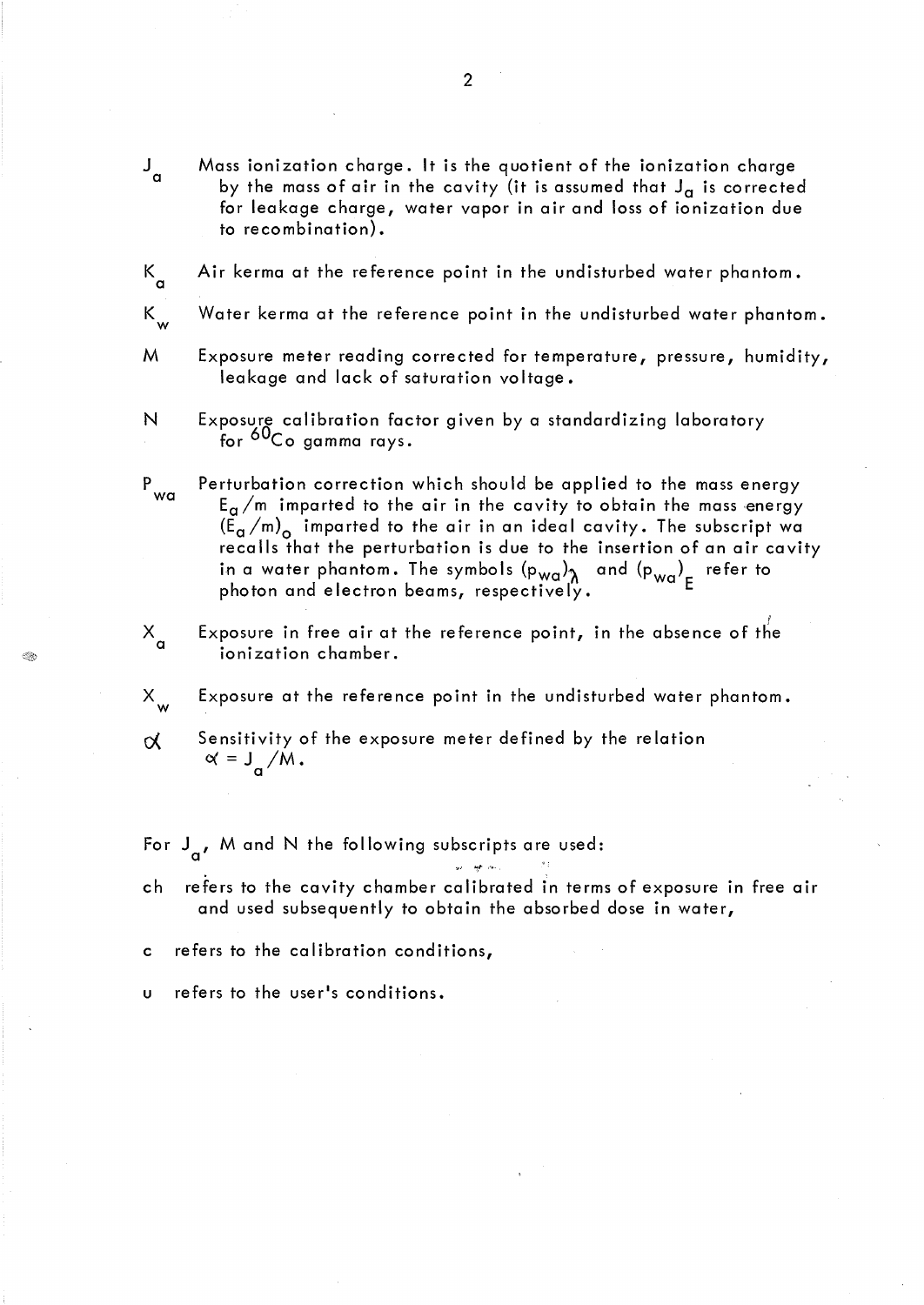

Diagram showing the relations involved in the derivation of  $C_F$  and  $C_{\lambda}$ (The numbers under the arrows refer to the corresponding sections in the text)

a) Calibration in free air



b) Determination of the absorbed dose in water



\* with energies close to the energy of the calibration radiation

 $\boldsymbol{\omega}$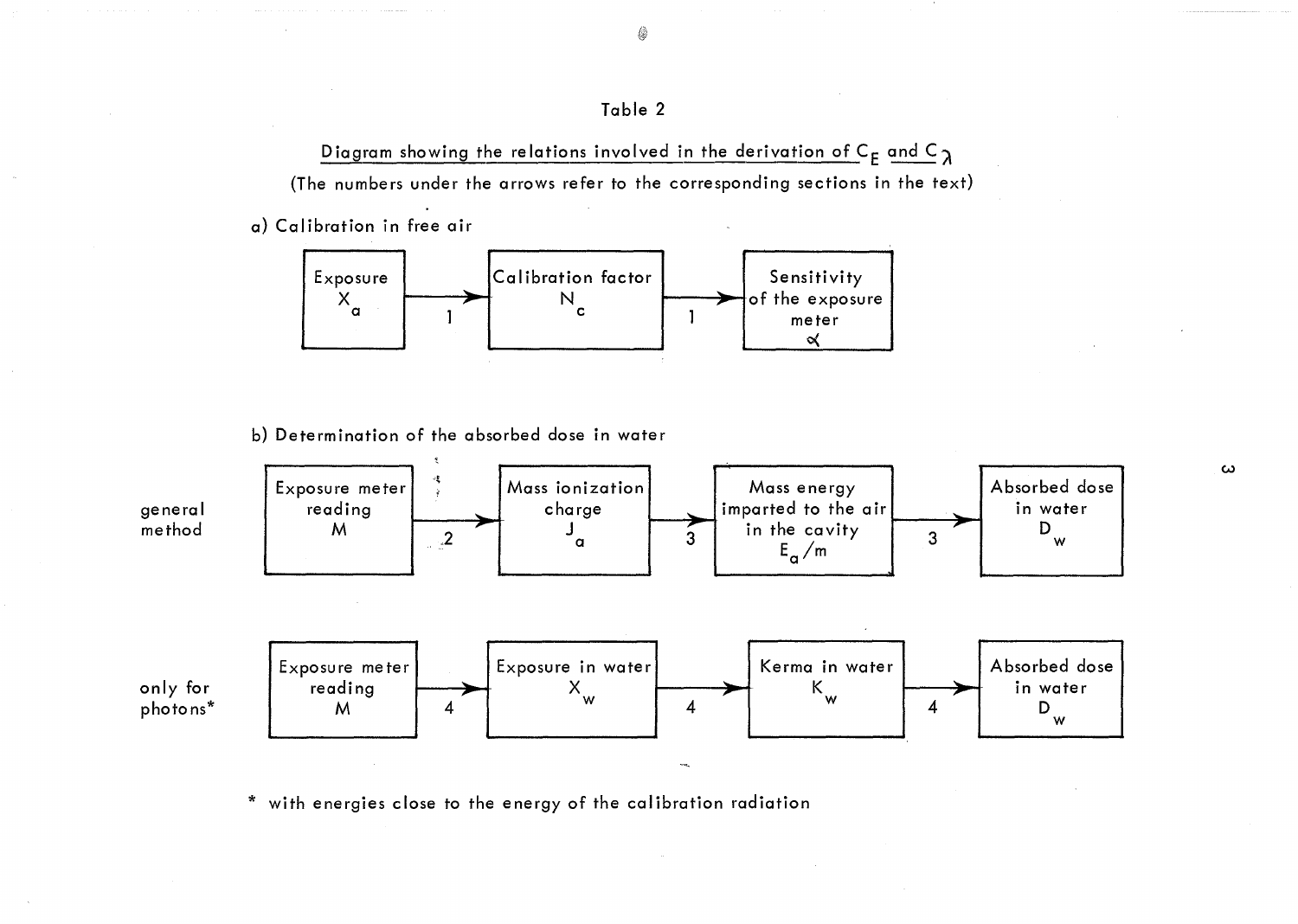## 1. The exposure calibration factor N and parameters involved

The exposure in free air at the reference point P is supposed to be determined in a <sup>60</sup>Co gamma-ray beam with the exposure standard S of the national standard laboratory. Let  $(X_{\mathbf{q}})_{s}$  be the value obtained. The chamber CH to be calibrated is placed, with its center at P, in the same beam as S and the reading obtained after correction is called  $M_{ch,c}$ . The exposure calibration factor  $N_{ch,c}$  of chamber CH is defined as

$$
N_{ch,c} = \frac{(X_a)_s}{M_{ch,c}} \quad . \tag{1}
$$

Because of the use which is normally made of the factor  $N_{ch,c}$ , a more explicit knowledge of the parameters entering it is needed. Let us first assume that chamber CH is a primary chamber, which requires that the correction factors for the determination of exposure are known.

The value of the exposure in free air as measured by chamber CH should be  
\n
$$
(X_{\alpha})_{ch} = (J_{\alpha})_{ch,c} \left[ \frac{(\mu_{en}/\rho)_{\alpha}}{(\mu_{en}/\rho)_{W}} \right]_{c} (\overline{\overline{s}}_{Wa})_{c} (\overline{I_{i}} K_{i})_{ch,c}
$$
\n(2)

where  $(J_{\mathbf{a}})_{\mathbf{c} \mathbf{h} \text{ , } \mathbf{c}}$  is the mass ionization charge collected in chamber CH under calibration, corrected as indicated in Table 1,

 $\mu_{en}/\rho$  is the mass energy absorption coefficient, with subscripts a for air and w for water (or water equivalent wall material)\*; subscript c refers to the calibration radiation,

s is the mean ratio of the restricted mass stopping power of the wall wall material to that of air for the electrons crossing the cavity, with the same meaning as above for subscript c,

 $(\prod_{i} K_{i})$  is the product of the chamber correction factors under  $\binom{n}{k}$  ch,c calibration conditions (Boritillon and Niatel 1973. ca libration conditions (Boutillon,' and Niatel 1973, Niatel et al. 1975); thus more explicitly

$$
\left(\begin{matrix} | & | & K \end{matrix}\right)_{ch,c} = K_{st} K_{rn} K_{an} K_{wall}
$$

where

 $\mathcal{G}^{\otimes n}$ 

 $K<sub>st</sub>$  corrects for scattering of the chamber stem,

K<sub>rn</sub> for radial non-uniformity of the beam**,** 

If the scattered radiation in the incident beam is sufficiently low, the ratio of the  $\mu_{en}/\rho$  's can be taken equal to the mean of the ratios for the 1.17 and 1.33 MeV photons.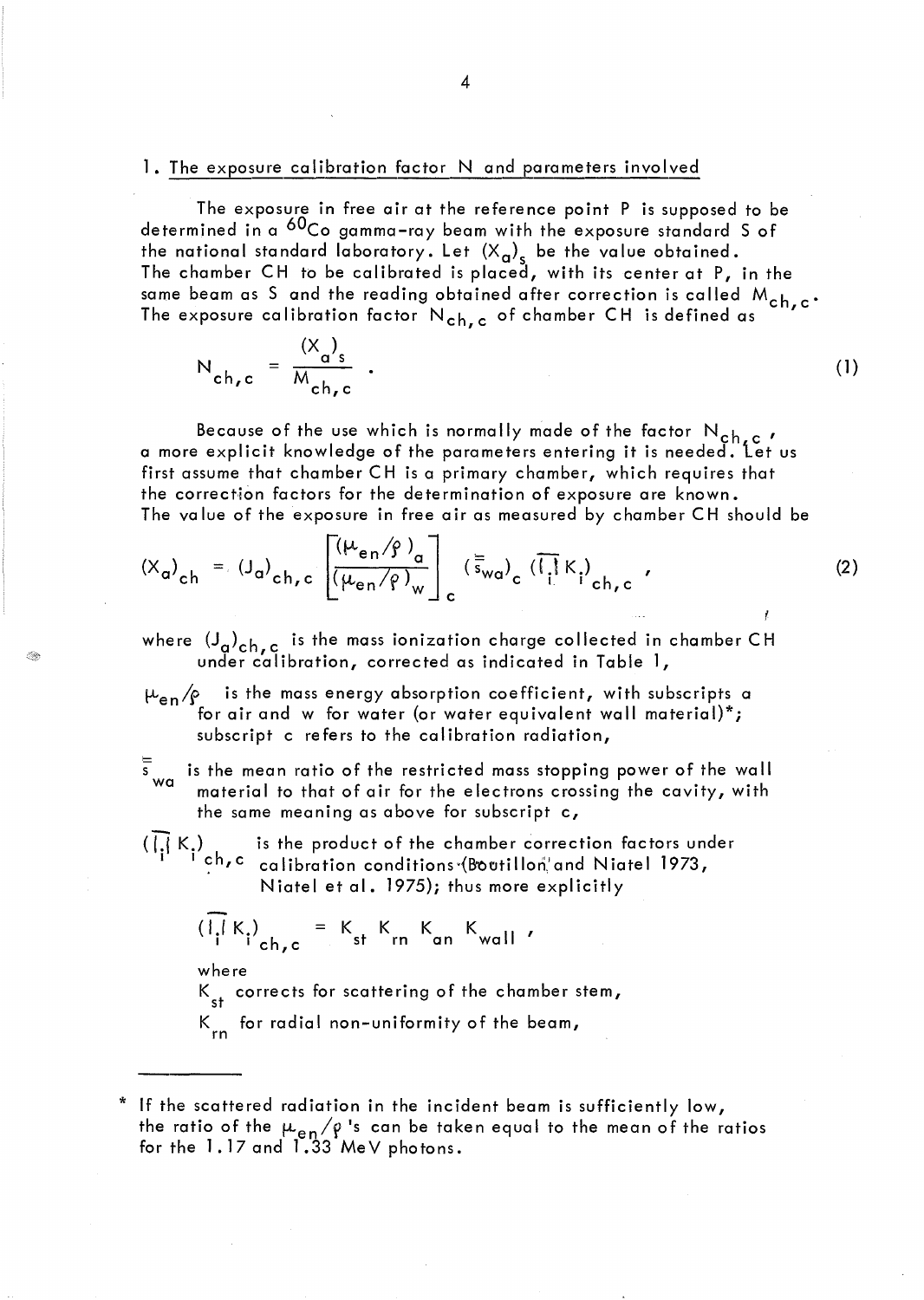$K_{\alpha n}$  for axial non-uniformity of the beam,

K<sub>wall</sub> is the product of the corrections concerning the chamber walls (for the BIPM flat chambers we have

 $K_{wall} = K_{qt} K_{CEP} K_{sc}$ , which includes wall attenuation  $K_{\alpha t}$ , a reduction  $K_{\alpha}$  ep of this attenuation due to the position of the mean center of electron production and wall scattering  $K_{sc}$ ).

From (1) we get  $(X_{\mathbf{q}})_{\mathbf{s}} = M_{\mathbf{c}} h$ ,  $_{\mathbf{c}} N_{\mathbf{c}} h$ ,  $_{\mathbf{c}}$  , which is equal to  $(X_{\mathbf{q}})_{\mathbf{c}} h$ given by (2), and since the mass ionization  $\left(J_{\alpha}\right)_{\rm ch.c.}$  can be assumed to be proportional to the exposure meter reading  $M_{\rm ch,c}$  , i.e.  $\left(J_{\rm a}\right)_{\rm ch,c}$  =  $\propto$  M  $_{\rm ch,c}$  , we have

$$
N_{ch,c} = \alpha \left[ \frac{(\mu_{en}/\rho)_\alpha}{(\mu_{en}/\rho)_w} \right]_c (\overline{\overline{s}}_{wa})_c (\overline{I_1} K_1)_{ch,c}.
$$
 (3)

#### 2. Remarks concerning the use of the exposure calibration factor

Before giving explicit expressions for the absorbed dose conversion factors C<sub>E</sub> and C<sub> $\lambda$ </sub>, it may be worth considering a frequent application of  $N_{ch,c}$ . To measure the absorbed dose in water in the user's beam (the nature of the radiation concerned has not to be specified at the moment), the calibrated chamber CH is placed in a water phantom and the reading  $M_{ch, u}$ is obtained. In many cases (e.g. for electrons, high-energy photons), the calibration factor  $N_{ch,c}$  is in fact used only to derive from (3) the sensitivity  $\alpha$  of the instrument. Hence the mass ionization charge which is defined as

$$
(J_{\alpha})_{ch, \nu} = \alpha M_{ch, \nu}
$$

is actually calculated by

 $\langle \rangle$ 

$$
(J_{\mathbf{a}})_{\mathbf{c}\mathbf{h},\mathbf{u}} = M_{\mathbf{c}\mathbf{h},\mathbf{u}} N_{\mathbf{c}\mathbf{h},\mathbf{c}} \left[ \frac{(\mu_{\mathbf{e}\mathbf{n}}/\rho)_{\mathbf{w}}^{\mathbf{T}}}{(\mu_{\mathbf{e}\mathbf{n}}/\rho)_{\mathbf{a}}^{\mathbf{T}}}\right]_{\mathbf{c}} \frac{1}{(\bar{s}_{\mathbf{w}\mathbf{a}})_{\mathbf{c}} (\bar{l}_{\mathbf{q}}^{\mathbf{T}} K_{\mathbf{l}})}.
$$
 (4)

This is a rather laborious method for merely obtaining the mass ionization charge. Measurement of the cavity volume v together with an electrical calibration of the exposure meter, giving r in terms of coulombs per division, would seem a more straightforward way. The required sensitivity  $\propto$ (in terms of C kg<sup>-1</sup> per division) is simply equal to  $\mathsf{r}/\mathsf{v}_{\rho}$  , where  $\rho$  is the air density at the time of the electrical calibration. Thus we do not need the quantity  $(\left[\hat{A}K_i\right]_{ch,c}$  which depends on the chamber and also on the calibration conditions (source-chamber distance, for instance). In fact, the evaluation of  $(\prod\limits_i K_i)_{\ch,c}$  is generally made in a rather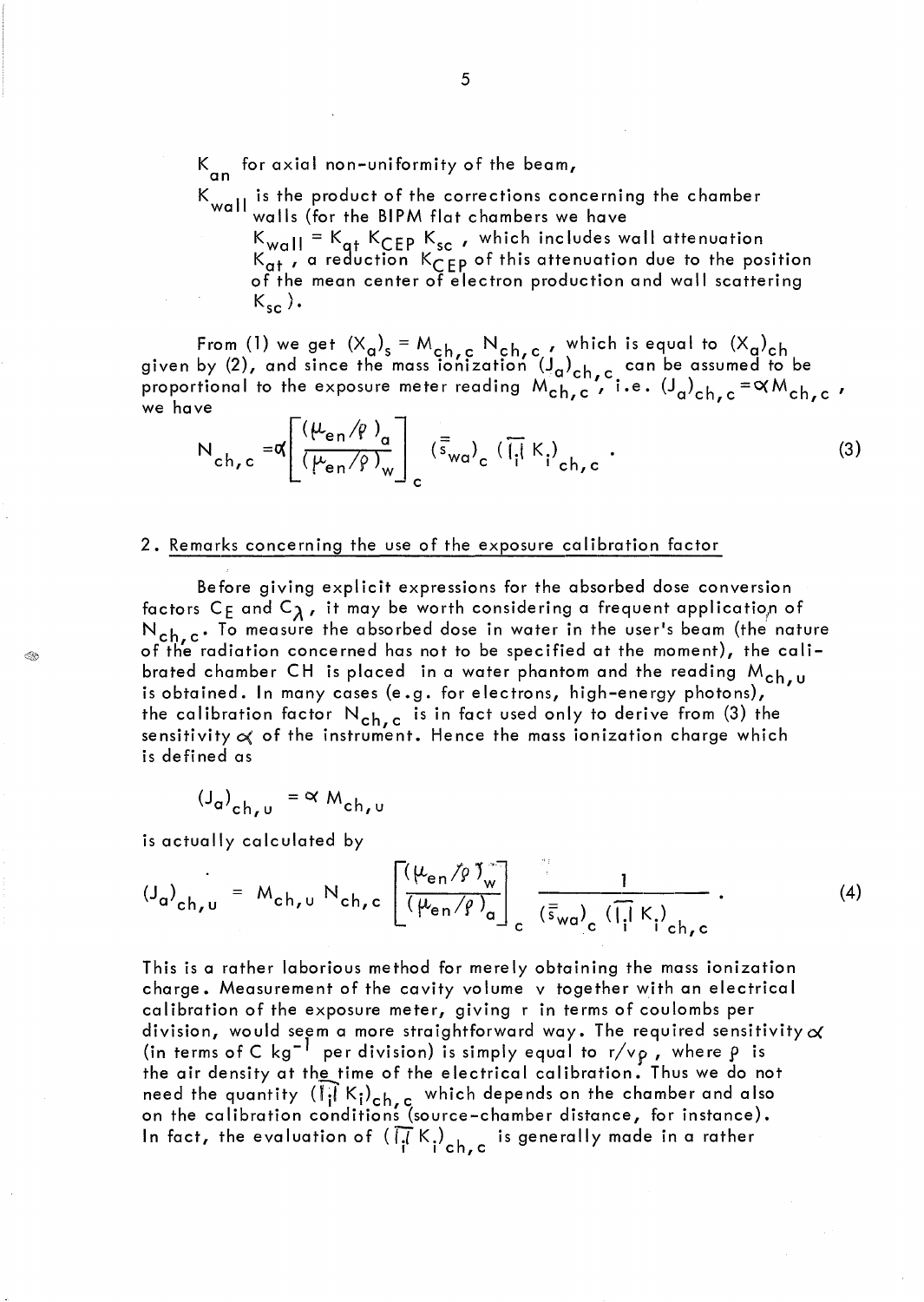approximate way by using a traditional numerical value (0.985) for many different circumstances. Besides, if the nature of the wall material is not clearly indicated, it may happen that the factors  $\left[\left(\mu_{\texttt{en}}/\rho\right)_{\texttt{w}}/\left(\mu_{\texttt{en}}/\rho\right)_{\texttt{a}}\right]_{\texttt{c}}$  and  $1/\left(\overline{\overline{s}}_{\texttt{wa}}\right)_{\texttt{c}}$  are omitted, thus assuming implicitly that the walls are air equivalent, as pointed out by Nahum and Greening (1977) and some other authors.

# 3. Derivation of  $C_E$  and  $C_A$

The absorbed dose in water  $D_w$  can be obtained by assuming that the chamber CH can be regarded as a Bragg-Gray cavity (see paragraph 2.2.2 in ICRU 1969 and paragraph 6.2.3 in ICRU 1972). Since the real cavity is of finite size**,** a perturbation correction  $p_{\mathsf{wa}}$  (defined in Table 1)\* has to be applied to the mass energy  $\epsilon_{\alpha}/$ m imparted to the air in the cavity. For an ideal cavity we have

$$
(E_{\alpha}/m)_{o} = (E_{\alpha}/m) p_{wa} = (J_{\alpha})_{ch, u} (W/e) p_{wa} ,
$$
 (5)

where W is the mean energy expended in air per ion pair formed and e is the electronic charge. The other symbols are explained in Table  $1_{\star}$ 

By application of the Bragg-Gray principle, we obtain for the absorbed dose in water

$$
D_{_{W}} = (E_{\alpha}/m)_{_{Q}} (\overline{\overline{s}}_{_{W\alpha}})_{_{U}} = (J_{\alpha})_{_{Ch, U}} (W/e) (\overline{\overline{s}}_{_{W\alpha}})_{_{U}} p_{_{W\alpha}}.
$$
 (6)

From (4) and (6) we have

$$
D_{w} = M_{ch, u} N_{ch, c} \left[ \frac{(\mu_{en}/\varrho)_{w}}{(\mu_{en}/\varrho)_{a}} \right]_{c_{w}} \frac{(\overline{s}_{wa})_{u}}{(\overline{s}_{wa})_{c_{v}}} \frac{P_{wa}}{(\overline{i} \cdot \overline{i} \cdot k)_{ch, c}} \frac{W}{e} . \qquad (7)
$$

According to the current definitions of the absorbed dose conversion factors for photons and electrons  $C_{\lambda}$  and  $C_{\mu}$ , we have

$$
D_{w} = M_{ch, u} N_{ch, c} C_{\lambda}
$$
\n
$$
D_{w} = M_{ch, u} N_{ch, c} C_{E}
$$
\n(8)

In fact, an additional correction must be added for the displacement of water by the chamber stem. For the sake of simplicity, however, it is omitted in the following equations.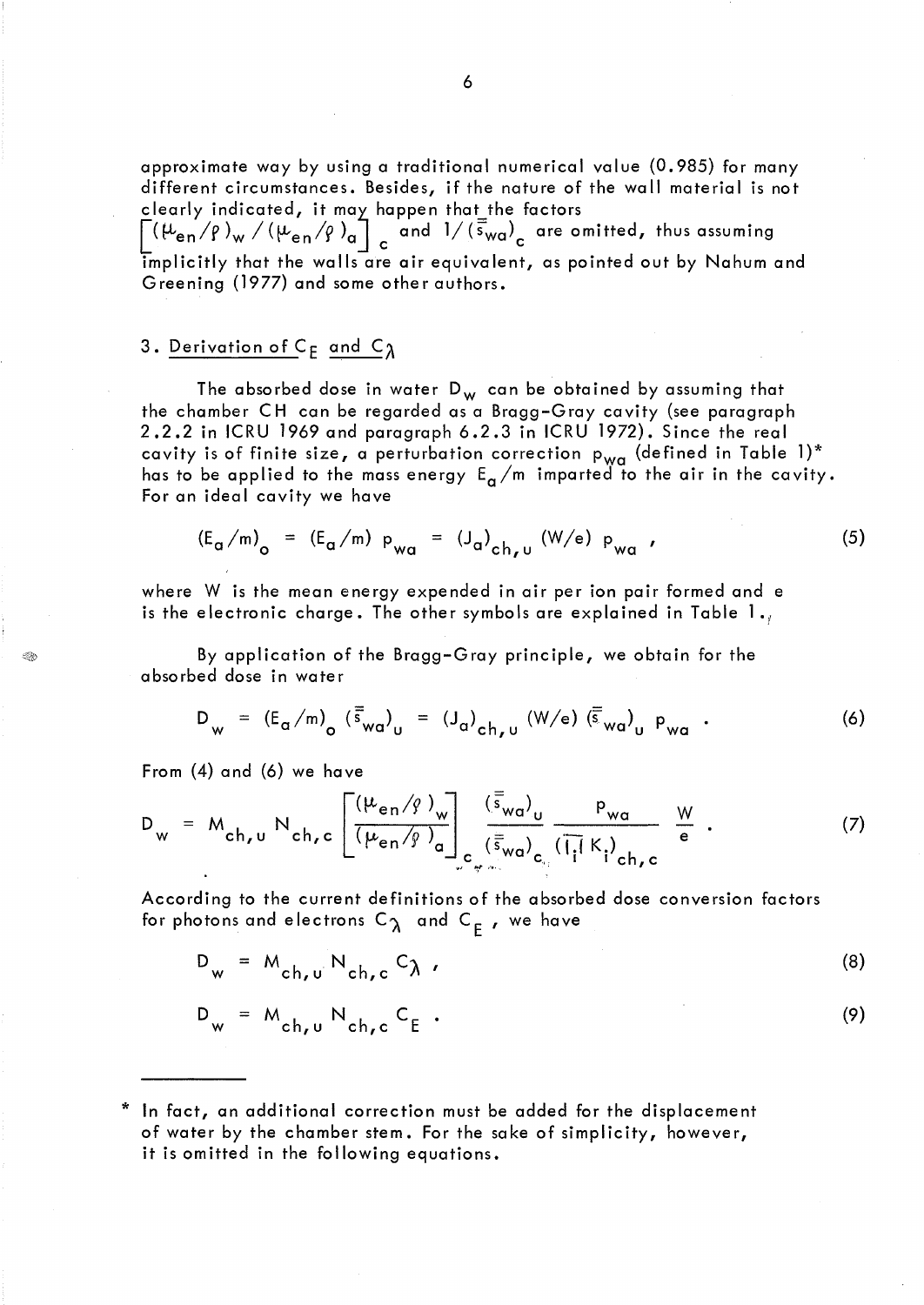For water equivalent wall material we can write

$$
C_{\lambda} = \left[ \frac{(\mu_{en}/\rho)_{w}}{(\mu_{en}/\rho)_{a}} \right]_{c} \frac{(\overline{\overline{s}}_{wa})_{u}}{(\overline{s}_{wa})_{c}} \frac{(\rho_{wa})_{\lambda}}{(\overline{I_{i}} \mid K_{i})_{ch,c}} \frac{W}{e} , \qquad (10)^{*}
$$

$$
C_{E} = \left[ \frac{\left(\mu_{en} / \rho\right)_{w}}{\left(\mu_{en} / \rho\right)_{q}} \right]_{c} \frac{\left(\overline{s}_{wa}\right)_{u}}{\left(\overline{s}_{wa}\right)_{c}} \frac{\left(\rho_{wa}\right)_{E}}{\left(\left(\frac{1}{1}\right)K\right)_{ch,c}} \frac{W}{e} . \tag{11)*}
$$

Actually, the  $\mathsf{C}_\mathsf{E}$  values given in paragraph 6.2.3 of Report 21 (lCRU 1972) are calculated by assuming implicitly that the walls· are air equivalent. In this case the expression for  $C_F$  reduces to

$$
C_{E} = (\overline{s}_{wa})_{u} \frac{(p_{wa}^{\dagger})_{E}}{(\overline{|\cdot|}K_{i}^{\dagger})_{ch,c}} \frac{W}{e}.
$$
 (11 bis)\*\*\*

f

This form of  $C_F$  is equivalent to the one given in ICRU 1972 (footnote 4, p. 43) as

$$
C_E = A_{\text{w, g}} P_{\text{w, g}} \overline{W}/e,
$$

Œ.

where A replaces  $(\overline{1,1} K!)^{-1}$  . However, the ICRU factor A does not  $i'$   $i'$ ch, c include all correction factors  $K_t$  needed for exposure determination, but only the wall attenuation factor.

\* The symbol  $\bar{s}_{wa}$  (as in Appendix A in ICRU 1969) is used here since there is a continuous energy distribution of photons inside the phantom.

- \*\* Note that from the definitions of  $(E_{\alpha}/m)_{\alpha}$  and p<sub>wa</sub> given in Table 1,  $(p_{wa})_E$  includes the correction currently called perturbation correction (Harder 1968) as well as another one which is closely related to the usual displacement correction (Dutreix and Dutreix 1966, Hettinger et al. 1967).
- \*\*\* The symbol  $(\overline{I_{i}}K_{i}^{\prime})_{\ch,c}$  is used here instead of  $(\overline{I_{i}}K_{i}^{\prime})_{\ch,c}$  since the material of the chamber wall is different. Likewise  $(p_{\text{w}q}^{\mu})_{E}$  replaces  $\left(\mathbf{p}_{\mathsf{wa}}\right)_\mathsf{E}$  because the perturbation correction includes an additional factor to account for the insertion of the air-equivalent wall in the water phantom.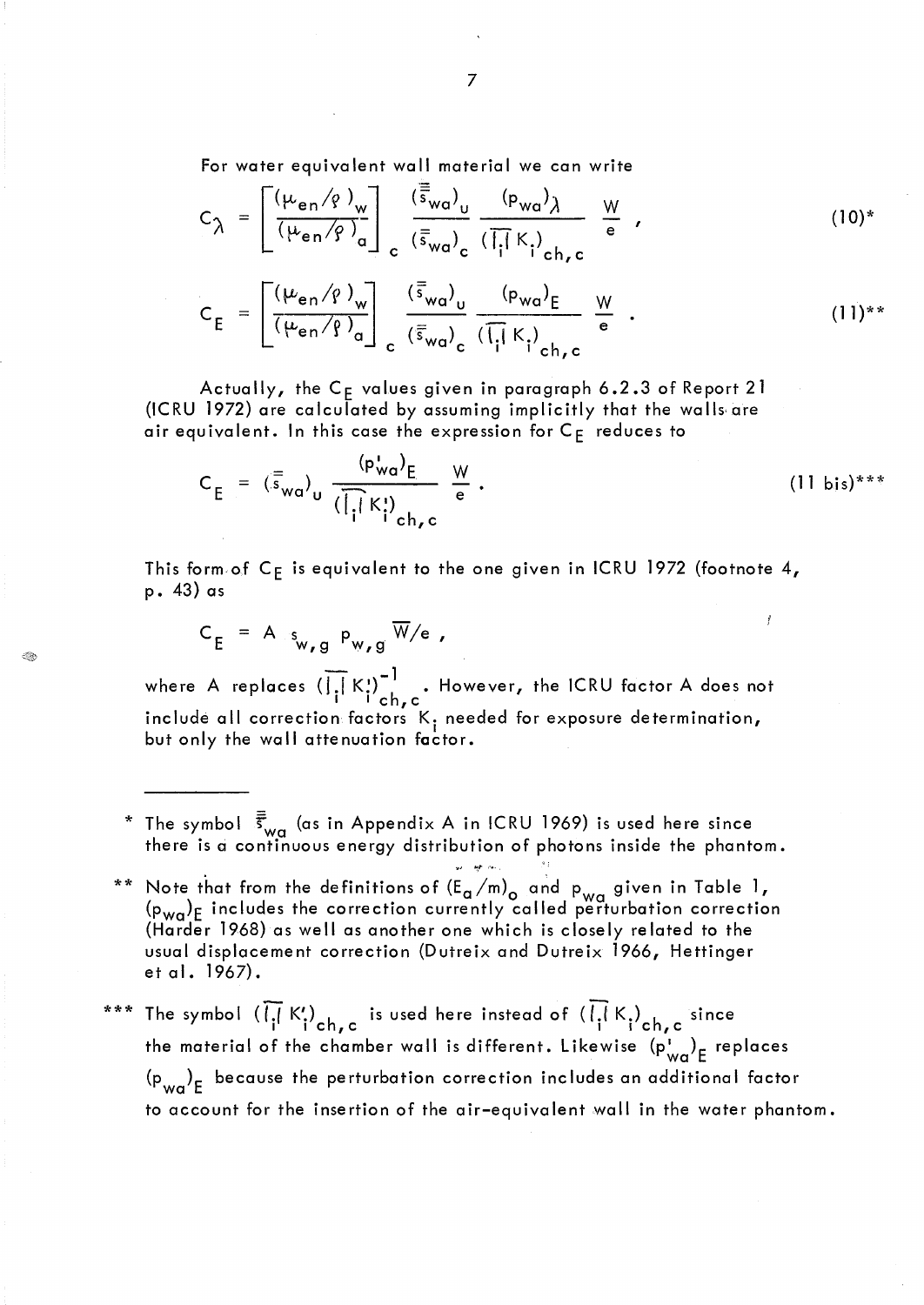# 4. Alternative derivation of  $C_{\lambda}$  (only for photon energies close to the energy of the calibration radiation)

In paragraph 2.2.1 of Report 14 (lCRU 1969) another method is used for evaluating  $C_{\lambda}$  which is quite different from the one given above. It is only applicable to a photon energy range for which the concept of exposure is valid from an experimental point of view.

In this method it is assumed that the exposure  $X_w$  in the undisturbed water phantom can be obtained from the reading M<sub>ch.u</sub> of the chamber placed in the phantom with its center at the reference' point. The relation is written as

$$
X_w = M_{ch, u} N_{ch, c} d,
$$
 (12)

where d is a rather complex factor which will be studied in more detail in Section 5.

The exposure  $X_w$  is related to the air kerma  $K_a$  in the undisturbed water phantom by the relation

$$
X_w = K_a (1 - g_a) e/W ,
$$
 (13)

where g<sub>a</sub> is the fraction of electron energy which is lost to bremstrahlung in air.

The air kerma  $K_{\alpha}$  and the water kerma  $K_{w}$  are respectively proportional to the values of the mass energy-transfer coefficients  $\overline{(\mu_{\sf tr}/\rho\,)}_{\sf q}$  and  $\overline{(\mu_{\sf tr}/\rho\,)}_{\sf w}$  averaged for the photon energy fluence spectrum in the phantom. Equation (13) can be written in the form

$$
\dot{X}_{w} = K_{w} \left[ \frac{(\overline{\mu_{tr}}/\overline{\rho})_{\alpha} (1 - g_{\alpha})_{\alpha}}{(\overline{\mu_{tr}}/\overline{\rho})_{w}} \right]_{0}^{\infty}.
$$
 (14)

which corresponds to

Q,

$$
K_{w} = X_{w} \left[ \frac{\left(\overline{\mu_{tr}}/\rho\right)_{w}}{\left(\overline{\mu_{en}}/\rho\right)_{\alpha}} \right]_{w} \frac{W}{e} . \qquad (15)
$$

Finally, the absorbed dose in water,  $D_w = b K_w$  is expressed by

$$
D_{w} = b X_{w} \left[ \frac{(\overline{\mu_{tr}}/\overline{\rho})_{w}}{(\overline{\mu_{en}}/\overline{\rho})_{a}} \right]_{u} \stackrel{W}{=} M_{ch, u} N_{ch, c} b d \left[ \frac{(\overline{\mu_{tr}}/\overline{\rho})_{w}}{(\overline{\mu_{en}}/\overline{\rho})_{a}} \right]_{u} \stackrel{W}{=} (16)
$$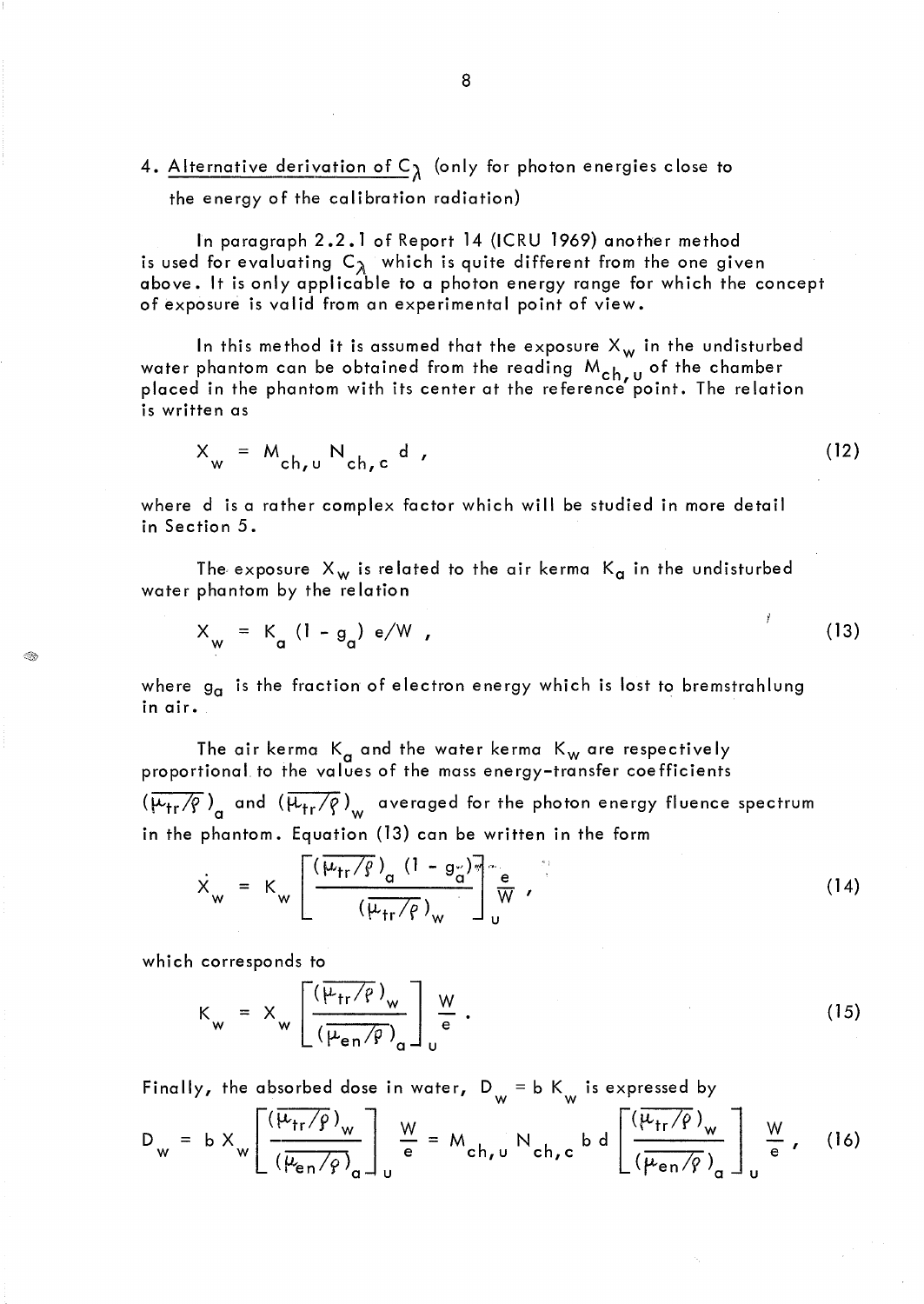from which  $C_{\lambda}$  is obtained as

$$
C_{\lambda} = b d \left[ \frac{\left( \overline{\mu_{tr}/g} \right)_{w}}{\left( \overline{\mu_{en}/g} \right)_{q}} \right]_{w} \frac{W}{e}
$$

At first sight, this expression (equation 2.8 in ICRU 1969) seems to be different from (10). However, it is possible to show that they are equivalent (see section 6).

 $(17)$ 

(21)

### 5. Analysis of the parameters entering into the factor d

It is not a straightforward matter to write explicitly the relation between the mass ionization charge J<sub>ch, u</sub> measured in the water phantom and the exposure in water  $\mathtt{X}_{\mathbf{w}}$ . We have tried to do it in the derivation below which is based on the BIPM analysis (Boutillon and Niatel 1979). It supposes that the chamber involved is a flat chamber of the BIPM type.

Let us first remind some basic relations given in Boutillon (1979) for determining the absorbed dose in water  $D_w$  from ionometric measurements. For this purpose we write the Bragg-Gray relation as

$$
D_{w} = (E_{\alpha}/m) (p_{wa})_{\lambda} (\overline{\overline{s}}_{wa})_{u} .
$$
 (18)

The perturbation correction  $(p_{wa})_{\lambda}$  = (E<sub>a</sub>/m)  $/(E_{\alpha}/m)$  is obtained by means of the following two equations which express  $(\mathsf{E}_\mathsf{a} / \mathsf{m})$  and (E<sub>a</sub>/m) in terms of the kerma in water  $K_{\mathsf{wn}}$  of the primary radiation (incident on the phantom) at the reference point

$$
\left(E_{\alpha}/m\right)_{o} = K_{wp} F_{o} / (\overline{\overline{s}}_{wa})_{u} \qquad (19)
$$

$$
E_{\alpha}/m = K_{wp} e^{\mu^1 u} F / (\overline{\overline{s}}_{w\alpha})_{\sigma^2} \qquad (20)
$$

The expressions for  $F_{o}$  and F can be found in Boutillon (1979). They include terms taking into account the influence on the energy dissipated by electrons, of the variation with depth in the phantom of the primary  $\mathbf{I}_{\mathbf{I}}$ radiation fluence and of the scattered radiation fluence. The factor e $^{\boldsymbol{\mu}\cdot \boldsymbol{0}}$ corrects for the absence of primary radiation attenuation in the cavity, where  $\mu^i$  is the linear attenuation coefficient of the wall material for the primary radiation and u is the thickness of each half cavity.

From (19) and (20) we have

$$
(p_{wa})_{\lambda} = e^{-\mu' u} F_o / F.
$$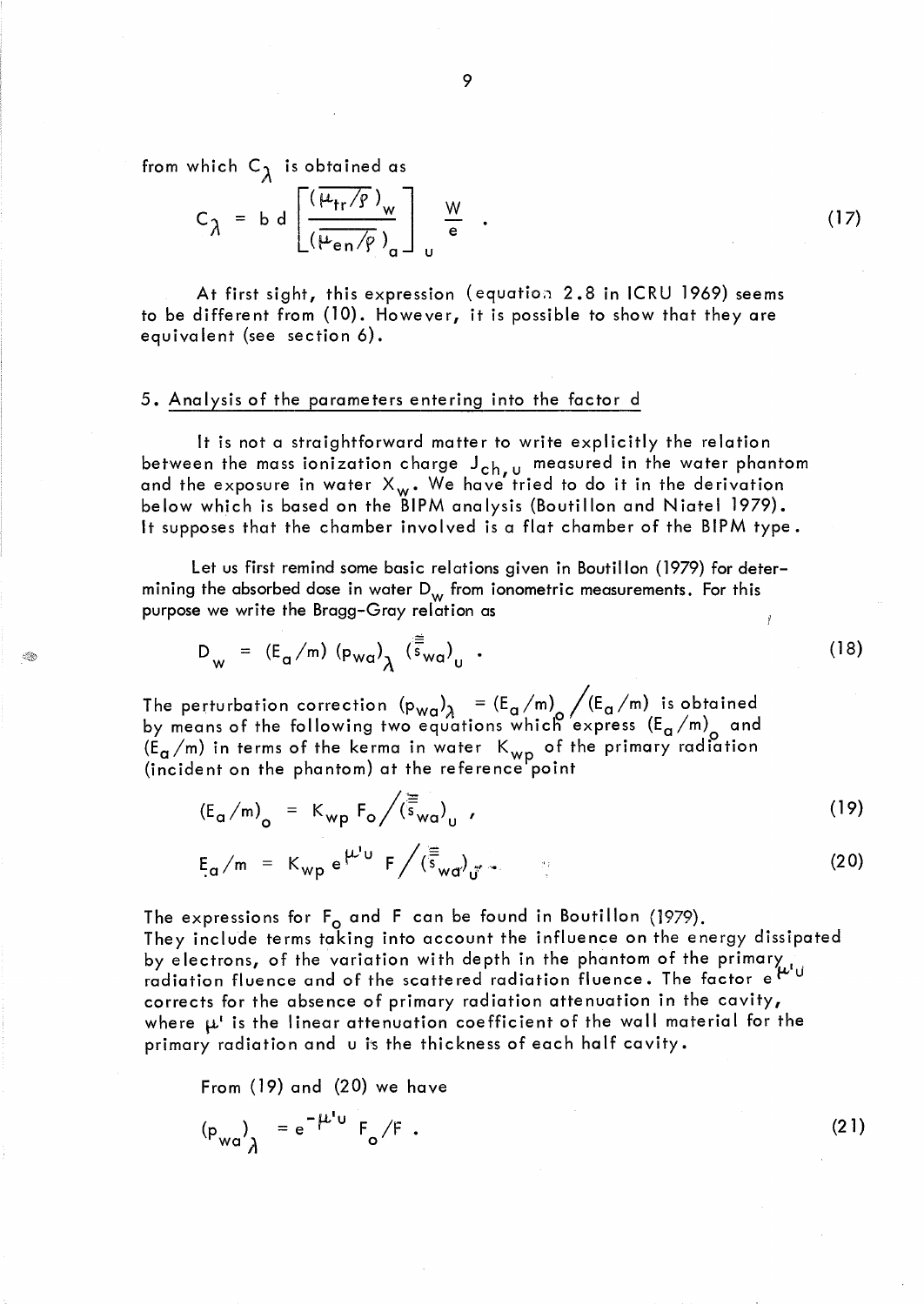We shall now relate  $X_{\mathsf{w}}$  to  $\left(\mathsf{J}_{\mathsf{a}}\right)_{\mathsf{ch},\mathsf{u}}$  by means of (15) and (20). With Boutillon (1979) we call R the ratio of the kerma in water of the scattered radiation  $K_{\text{ws}}$  and of the primary radiation  $K_{\text{wp}}$  at the reference point in the phantom, i.e.

$$
R = K_{ws} / K_{wp} \tag{22}
$$

Since  $K_w = K_{wp} + K_{ws}$ , (20) may be written as

$$
E_{\alpha}/m = (J_{\alpha})_{ch, u} (W/e) = K_{w} e^{\mu' v} F/(1 + R) (\frac{E}{s_{wa}})_{u}
$$
 (23)

Substituting (23) into (15) yields

$$
(J_{\alpha})_{ch, U} = X_{W} \left[ \frac{(\overline{\mu_{tr}}/\overline{\rho})_{W}}{(\overline{\mu_{en}}/\overline{\rho})_{\alpha}} \right]_{U} \frac{e^{\mu' U} F}{(1 + R) (\overline{\overline{s}}_{W\alpha})_{U}} .
$$
 (24)

By taking into account (4) we finally obtain

$$
X_{w} = M_{ch, u} N_{ch, c} \left[ \frac{\left(\mu_{en}/\rho\right)_{w}}{\left(\mu_{en}/\rho\right)_{a}} \right]_{c} \left[ \frac{\left(\overline{\mu_{en}/\rho}\right)_{a}}{\left(\overline{\mu_{tr}/\rho}\right)_{w}} \right]_{u} \frac{\left(\overline{\overline{s}}_{wa}\right)_{u}}{\left(\overline{\overline{s}}_{wa}\right)_{c}} \frac{\left(1 + R\right) e^{-\mu_{u}}}{F\left(\overline{l_{i}}lK_{i}\right)_{ch, c}} \tag{25}
$$

By comparing (25) with (12) we find

 $<\frac{1}{2}$ 

$$
d = \left[\frac{(\mu_{en}/\rho)_{w}}{(\mu_{en}/\rho)_{\alpha}}\right]_{c} \left[\frac{(\overline{\mu_{en}/\rho})_{\alpha}}{(\overline{\mu_{tr}/\rho})_{w}}\right]_{U} \frac{(\overline{\overline{s}}_{wa})_{u}}{(\overline{s}_{wa})_{c}} \frac{(1+R) e^{-\mu^{t}U}}{F(\overline{t}|\overline{K})_{ch,c}}.
$$
 (26)

This expression is much more complicated than those currently used for evaluating d. In fact, it seems that there has been often some confusion between d and A. Furthermore, in the literature the symbol A has several meanings, name Iy

$$
A = (K_{\text{wall}})^{-1}_{\text{ch,c}} \tag{27}
$$

as in ICRU (1972), where only the so-called wall attenuation factor is taken into account;

b) 
$$
A = \left[ \frac{(\mu_{en}/\rho)_{w}}{(\mu_{en}/\rho)_{\alpha}} \right]_{c} (\bar{s}_{wa}^{'}c)^{-1} (K_{wa}I l)^{-1}_{ch,c}
$$
 (28)

(NACP 1978), in which the lack of air equivalence of the wall material is corrected for, but the  $K_i$ 's different from  $K_{wall}$  are ignored;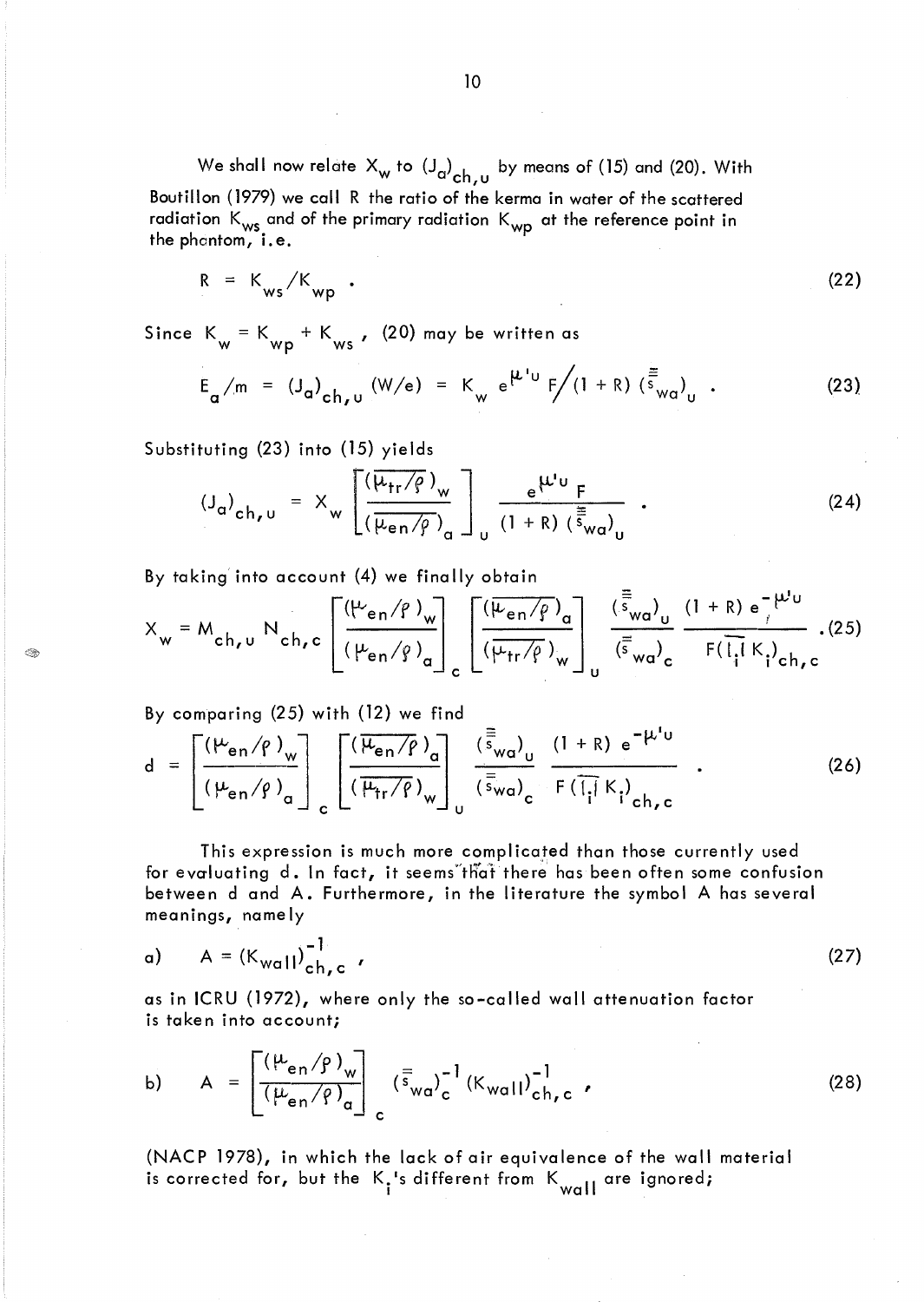c) the complete expression (Henry 1979)

$$
A = \left[\frac{(\mu_{en}/\rho)_{w}}{(\mu_{en}/\rho)_{\alpha}}\right]_{c} (\overline{\overline{s}}_{wa})_{c}^{-1} (\overline{I_{i}} K_{i})_{ch,c}^{-1}.
$$
 (29)

The Appendix gives numerical values of d and of different A's for the BIPM chamber when the quantity concerned is the absorbed dose in graphite.

## 6. Comparison of the two expressions of *CA*

Two different expressions for  $C_{\lambda}$  have been given above as (10) and (17) which result from the methods of derivation given in sections 3 and 4.

It is possible to compare these expressions by means of (26). We must also calculate b which should be introduced in (17), i.e.

$$
b = \frac{D_w}{K_w} = \frac{D_w}{K_{wp}(1+R)} \tag{30}
$$

From (6) and (19) we obtain

$$
D_w = (E_a/m)_o (\frac{m}{s}w_a)_u = K_{wp} F_o
$$
 (31)

which gives

$$
b = F_0/(1 + R)
$$
.

Substituting now b and d into (17), we obtain after simplification

$$
C_{\lambda} = \frac{F_o}{F} e^{-\mu' u} \left[ \frac{(\mu_{en}/\rho)_{w}}{(\mu_{en}/\rho)_{\alpha}} \right]_{c}^{\pi} \frac{(\overline{\overline{s}}_{wa})_{u}}{(\overline{\overline{s}}_{wa})_{c}} \frac{1}{(\overline{I_{i}} K_{i})_{ch,c}} \frac{W}{e} .
$$
 (33)

Since F<sub>o</sub> e<sup>-Wu</sup> /F is the perturbation correction  $(p_{wa})$  given by (21), we conclude that (33) is in fact identical to (10).  $\mathbb{R}^n$  A

## Conclusion

We recall that the purpose of this paper is limited to presenting some of our reflections on the difficult problem of determining absorbed dose in water, not to give any definite solution. Even under the simplifying assumption of a perfect water equivalence for the chamber walls,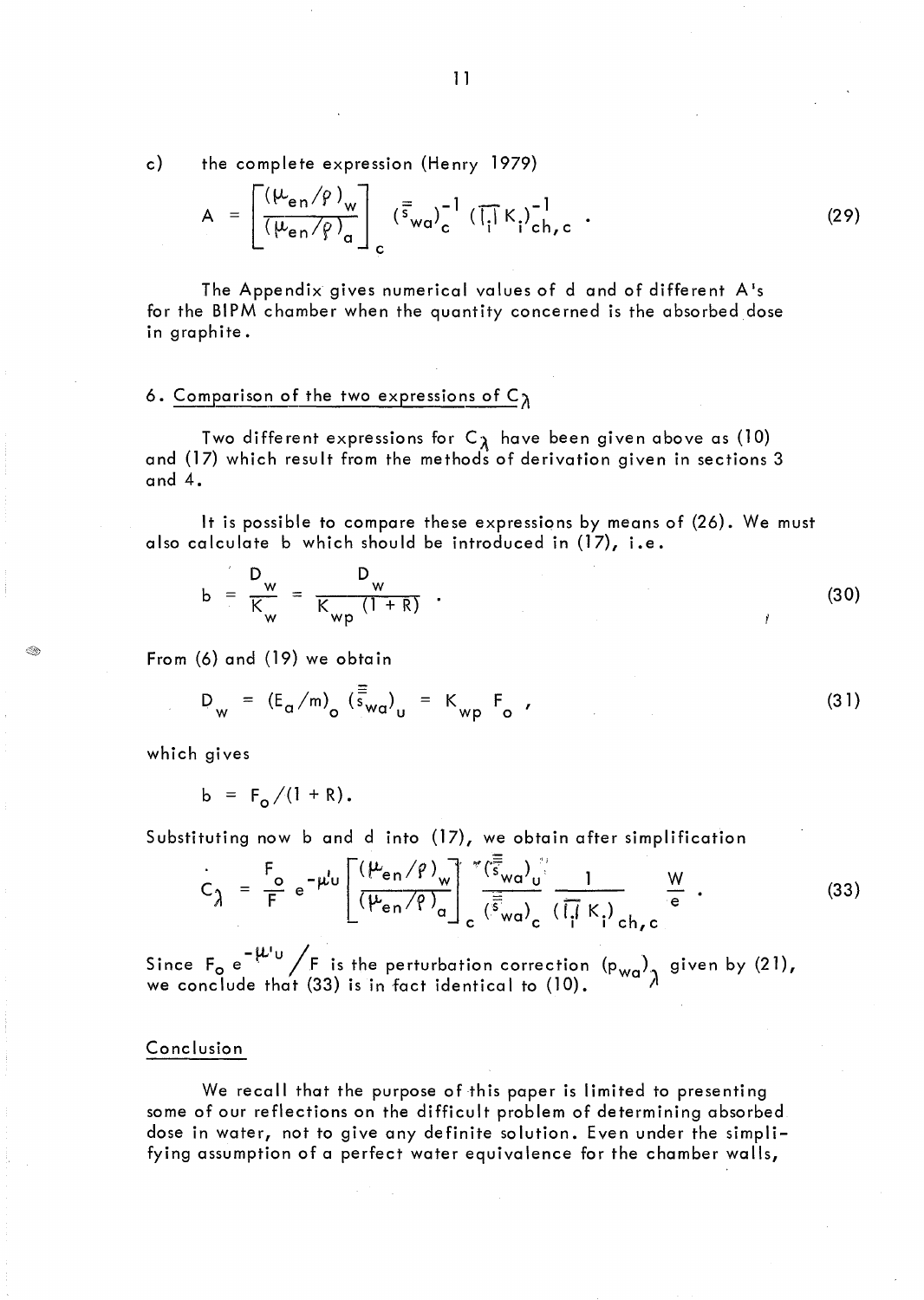a rigorous determination of C<sub>E</sub> and C<sub> $\lambda$ </sub> is not a straightforward matter because of the many parameters entering into these factors. The situation is still more complicated for the chambers presently available since they often consist of a mixture of materials. Further experimental work on these subjects, as carried out for instance by Henry (1979), is highly desirable.

It should be noted that whereas the direct measurement of the sensitivity  $\alpha$  (section 2) could shorten somewhat the way to obtain D<sub>w</sub>, the determination of the stopping-power ratio  $\overline{(\overline{s}_{wa})}_{\text{U}}$  and of the perturbation correction p<sub>wa</sub> corresponding to the real experimental conditions remains a difficult problem. Further theoretical and experimental studies are needed to improve the present situation.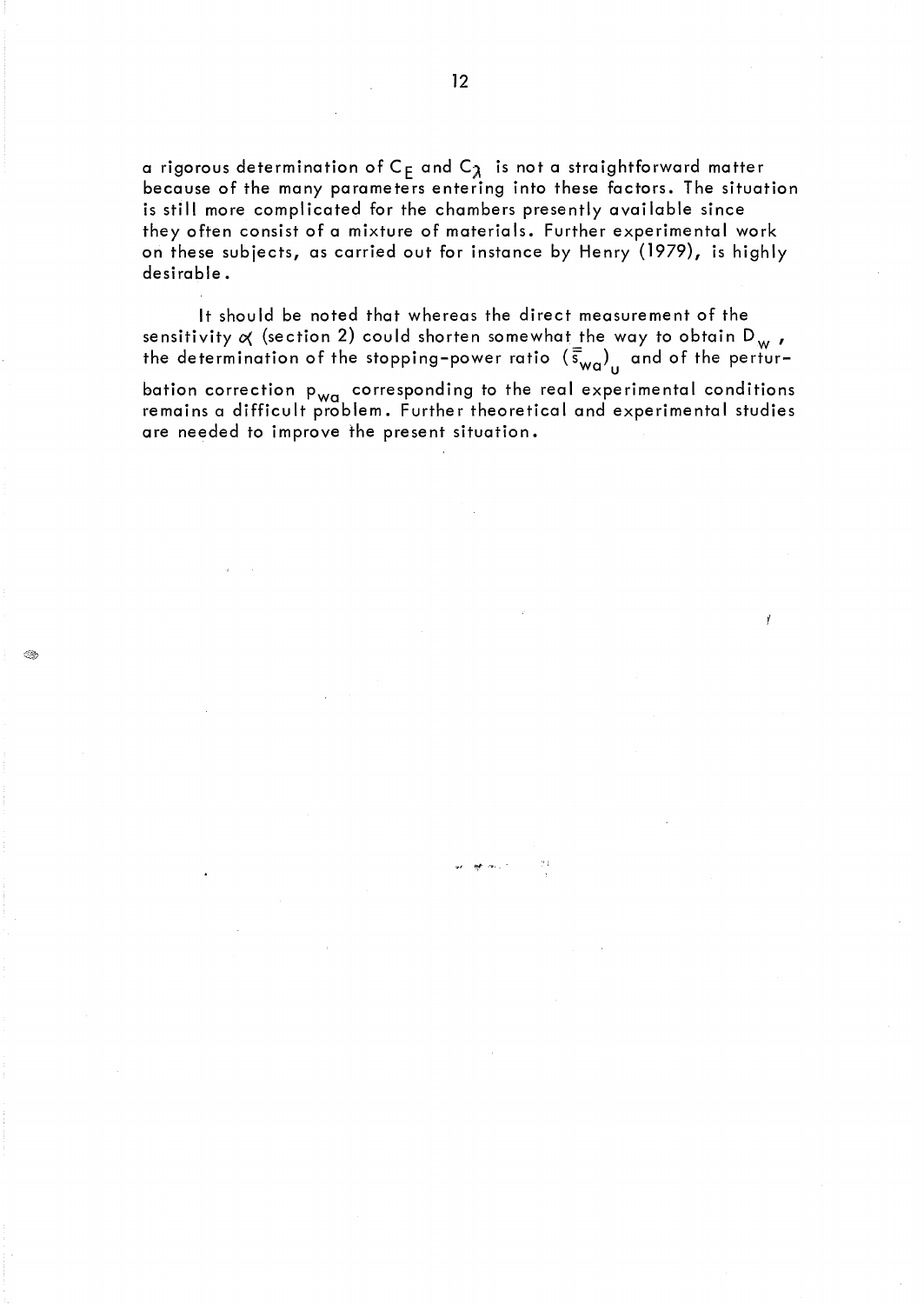## Appendix

To give an idea of the numerical difference between d and A, let us consider the case of the absorbed dose in graphite (instead of the absorbed dose in water for which we have not yet made the calculations). The following values concern the BIPM graphite cavity chamber which is cylindrical (pill-box type) and has the following dimensions:

| diameter                                                                                                                                                             | outside  <br>  inside                                                                                                | 5.05cm<br>4.50 cm                                |
|----------------------------------------------------------------------------------------------------------------------------------------------------------------------|----------------------------------------------------------------------------------------------------------------------|--------------------------------------------------|
| height                                                                                                                                                               | $\begin{cases} \text{outside} \\ \text{inside} \end{cases}$                                                          | $1.07 \text{ cm}$<br>0.52cm                      |
|                                                                                                                                                                      | collecting plate $\begin{cases} \text{diameter} & 4.10 \text{ cm} \\ \text{thickness} & 0.11 \text{ cm} \end{cases}$ |                                                  |
| collecting volume                                                                                                                                                    |                                                                                                                      | $6.787 \text{ cm}^3$                             |
| front wall thickness                                                                                                                                                 |                                                                                                                      | $0.273$ cm, i.e. $0.506$ g cm <sup>-2</sup> .    |
| The calibration conditions are:<br>- <sup>60</sup> Co gamma rays <b>,</b><br>- source-chamber distance 1.12 m<br>- beam diameter at reference plane $\approx$ 10 cm. |                                                                                                                      |                                                  |
| The conditions for measurements of absorbed dose in graphite are:                                                                                                    |                                                                                                                      |                                                  |
| source-chamber distance                                                                                                                                              |                                                                                                                      | 1 <sub>m</sub>                                   |
| beam size (at the middle of<br>penumbra)                                                                                                                             |                                                                                                                      | $10 cm \times 10 cm$                             |
| measurement depth                                                                                                                                                    |                                                                                                                      | $2.8$ $\,\mathrm{kcm}$ , i.e. 5.018 g cm $^{-2}$ |
|                                                                                                                                                                      | graphite phantom $\begin{cases} \text{diameter} & 29.7 \text{ cm} \\ \text{thickness} & 18.8 \text{ cm} \end{cases}$ |                                                  |
|                                                                                                                                                                      |                                                                                                                      |                                                  |

ľ

contribution of scattered radiation in the incident beam (in terms of energy fluence)  $\approx 18\%$ .

Further details can be found in Boutillon and Niatel (1973) and Boutillon (1979).

The factors entering in (26) which gives d (for graphite instead of water) are

 $\left[\frac{(\mu_{en}/\rho)}{c\alpha}/(\mu_{en}/\rho)\right]$  = 1.001 5 (values taken from Hubbell 1977), c

where the subscript ca refers to carbon.

- R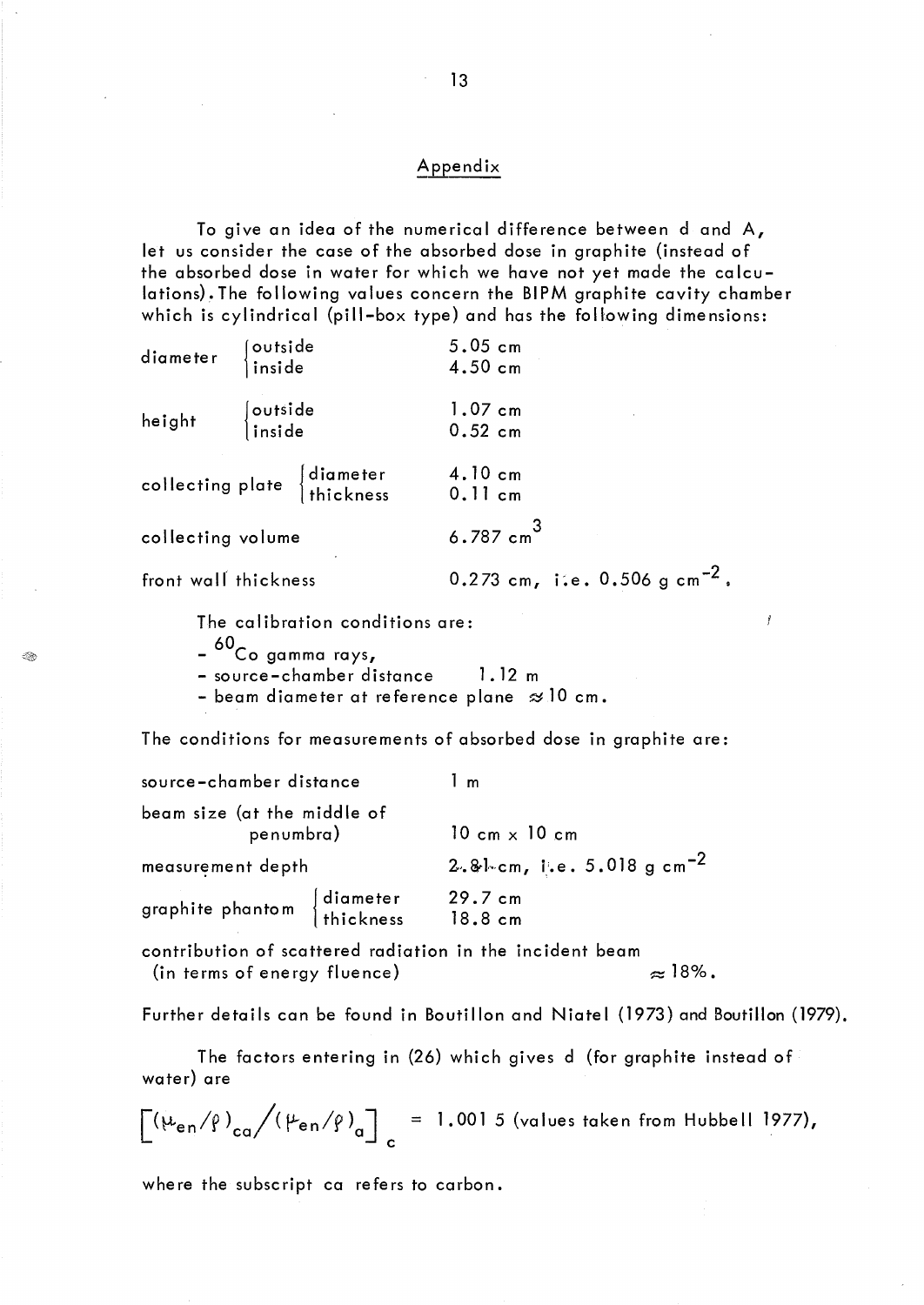$$
\left[\frac{(\mu_{en}/\rho)}{(\mu_{tr}/\rho)}_{\alpha}\right]_{U} = 0.998,
$$
\n
$$
\left(\frac{\pi}{s_{ca,a}}\right)_{U} / \left(\frac{\pi}{s_{ca,a}}\right)_{C} = 1.0102/1.0078 = 1.0024^{*},
$$
\n
$$
1 + R = 1.2703,
$$
\n
$$
e^{-\mu U} / F = (p_{wa})_{\lambda} / F_{o} = 0.9889/1.274 = 0.776,
$$
\n
$$
\left(\frac{\pi}{b_{ch,c}}\right)_{ch,c}^{-1} = 0.9983.
$$

Then d (for graphite) =  $0.986$ . Let us compare d to the different values of A (eq. 27 to 29) calculated for the BIPM graphite cavity chamber:

$$
A = (K_{wall})_{ch,c}^{-1} = 0.9964,
$$

$$
A = \left[ (\mu_{en}/\rho)_{ca} / (\mu_{en}/\rho)_{a} \right]_{c} (\bar{\bar{s}}_{ca,c})_{c}^{-1} (K_{wall})_{ch,c}^{-1} = 0.9902
$$
  

$$
A = \left[ (\mu_{en}/\rho)_{ca} / (\mu_{en}/\rho)_{a} \right]_{c} (\bar{\bar{s}}_{ca,a})_{c}^{-1} (\bar{I}K_{i})_{ch,c}^{-1} = 0.9921.
$$

We can give also two other numerical values:

- a) b (from eq. 30) for the same measurement depth ( $\approx 5$  g cm<sup>-2</sup>) in graphite, is equal to 1.003,
- b)  $(C_{\lambda})_{c\alpha}$  (from eq. 10 or 33) in the same conditions, using the value  $^{\prime\prime}$  ca W/e = 33.85 eV given in ICRU (1979).

$$
(C_{\lambda})_{ca} = 0.866 \text{ rad} \cdot \text{R}^{-1} \text{ or } 33.55 \text{ Gy/C} \cdot \text{kg}^{-1}.
$$

\* The mean ratios of the restricted stopping powers of carbon and air are calculated according to Berger and Seltzer (1964) with their values for the mean excitation energies  $(I_{ca} = 78.0 eV, I_{a} = 86.8 eV)$ .